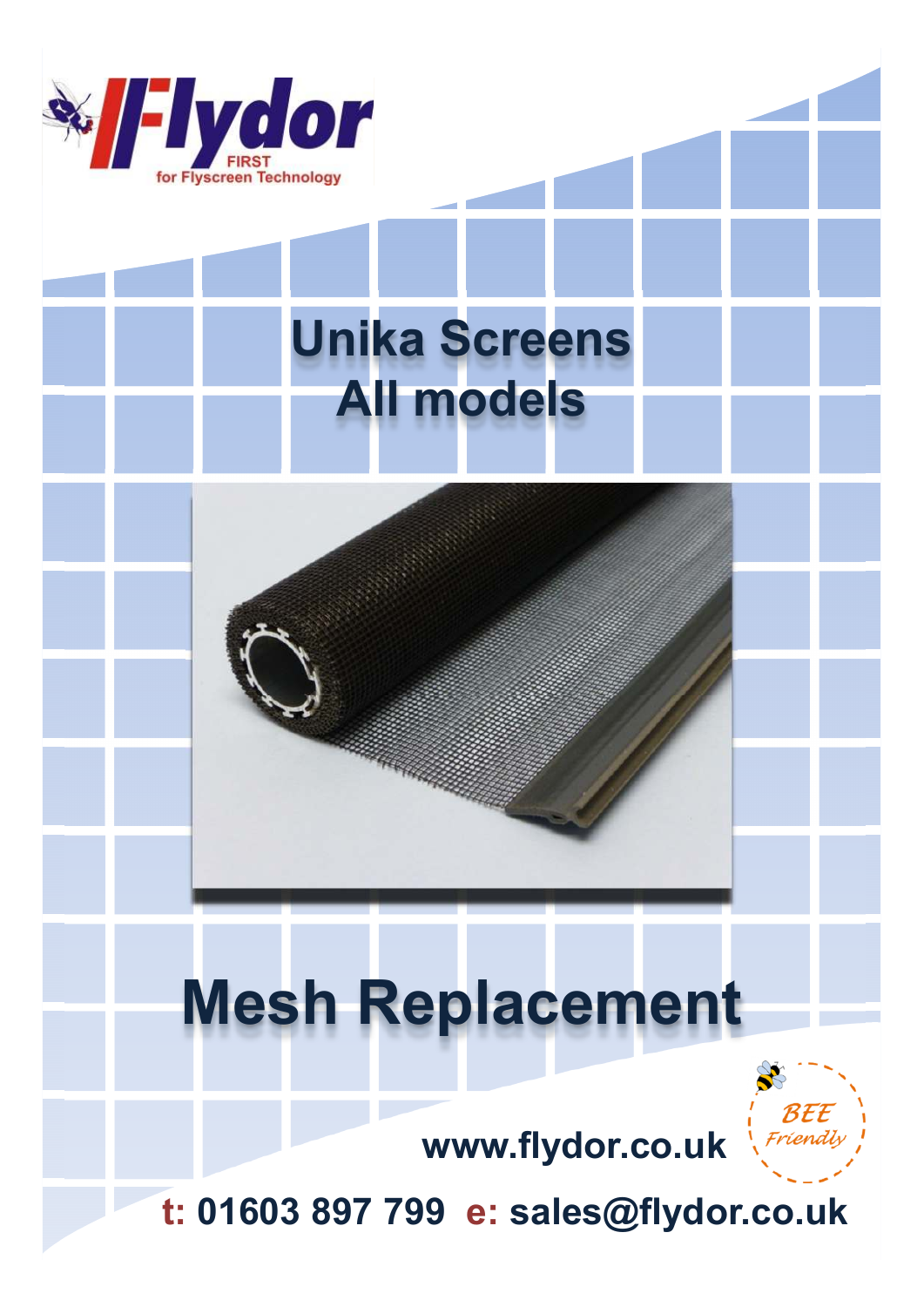## **Retractable Screen Mesh Replacement**

This is a generic guide designed for the **Unika** retractable screens. Instructions are the same for Vertical or Horizontal Screens.

- 1. Close the screen so the mesh is totally retracted into the cassette.
- 2. Remove the cassette from the side guides. (This may require the screen to be removed from the window).
- 3. Remove the RIGHT cassette end cap (with safety brake if fitted). Note the fitting of the sleeve (Bush).
- 4. Remove the screw from the LEFT hand cassette end cap (Spring end).
- 5. Carefully prise the LEFT hand cassette end cap out approx. 50mm. **WARNING** the end cap will twist as the tensioned spring is withdrawn, so hold securely!
- 6. Carefully allow the spring to unwind slowly counting the rotations as you go.
- 7. When there is no further tension in the spring, withdraw it fully from the cassette case.
- 8. Remove the mesh, tube and pull bar assembly from the cassette housing.
- 9. Take note of the fitting of the handles and carefully prise out a pull bar end cap.
- 10. Slide the mesh out from the pull bar.
- 11. Re-assembly is the reverse of the above.

*Tip; The Pull bar end caps can be troublesome to get out without damaging them. Replace with new ones to save time and effort!*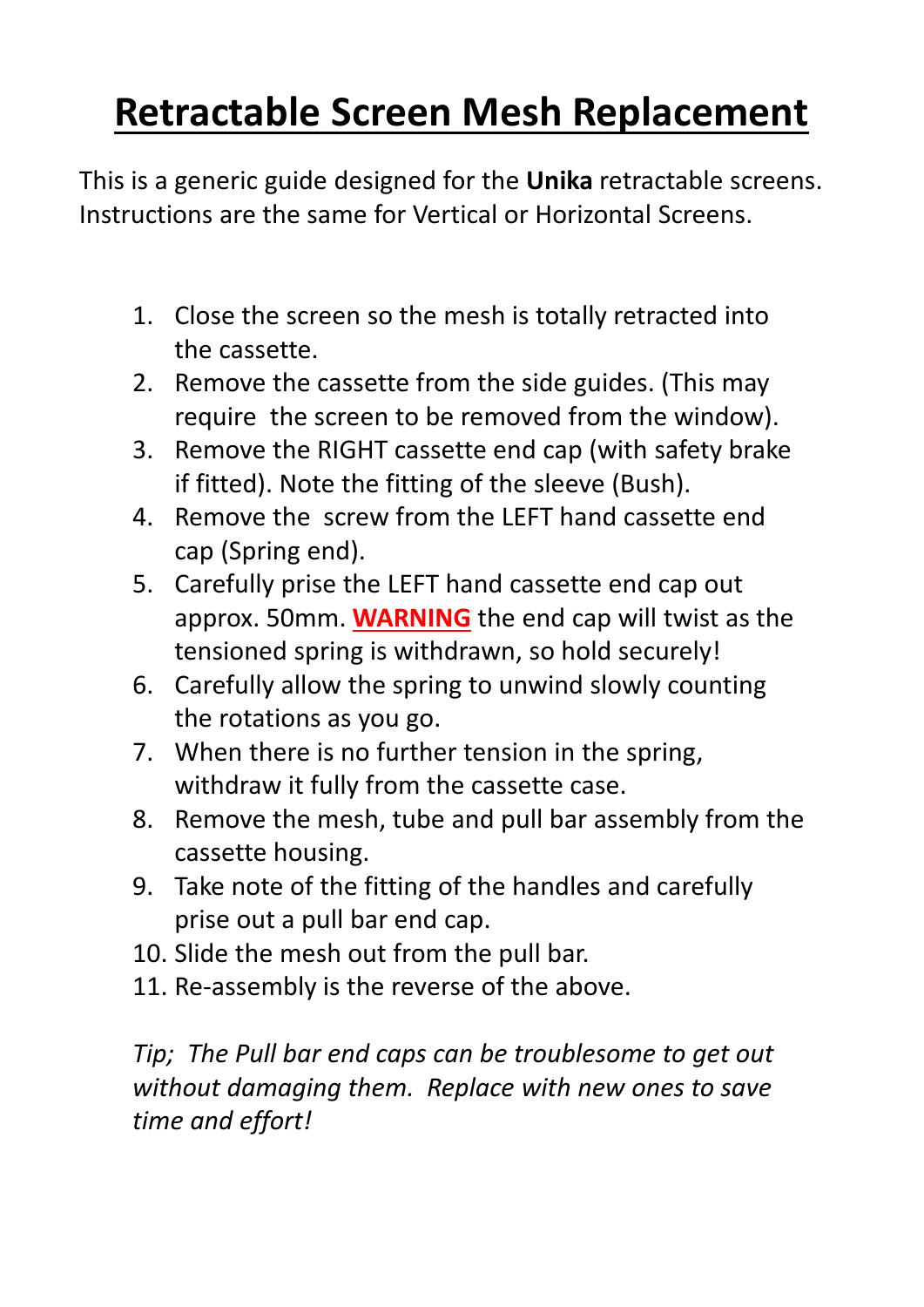